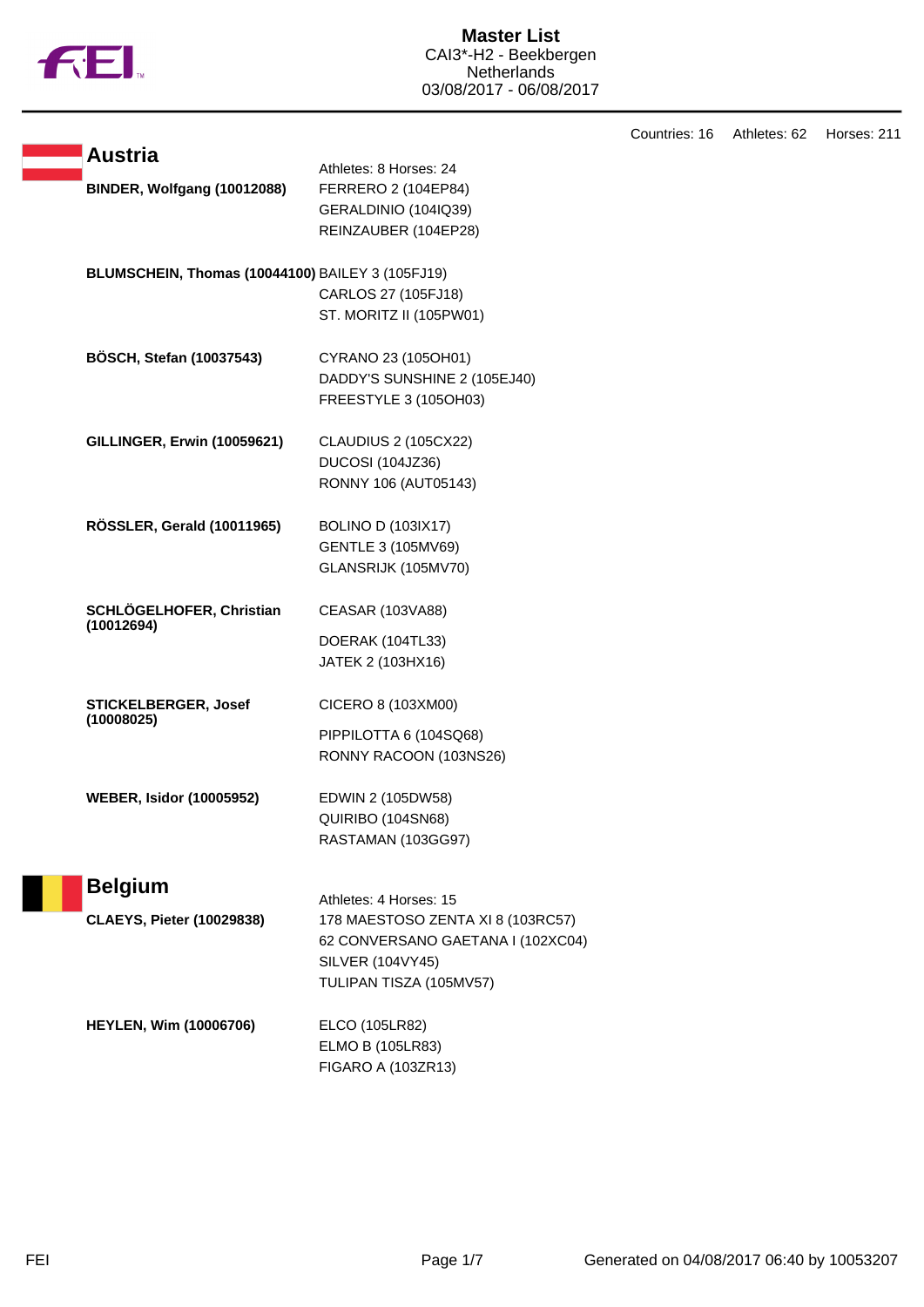

F

| <b>STUYCK, Sven (10057995)</b>                           | FANUS (105BY61)<br>FLAMBEAU P (105BY63)<br>GUGGENHEIM (105BY60)<br>INDIANA JONES (104AN67)                                                                |
|----------------------------------------------------------|-----------------------------------------------------------------------------------------------------------------------------------------------------------|
| VERCRUYSSEN, Roger (10006694) FAVORY XXVIII 50 (103HV12) | INCITATO III (105MV55)<br>LASZLO (103VO03)<br><b>MESTER (104QV55)</b>                                                                                     |
| <b>Czech Republic</b>                                    | Athlete: 1 Horses: 2                                                                                                                                      |
| <b>PAVEL, Jaroslav (10013085)</b>                        | MEGANA (103NR25)<br>NEAPOLITANO IV MEGANA 18 (104VM82)                                                                                                    |
| <b>Denmark</b><br><b>CHRISTENSEN, Bjarne Thor</b>        | Athletes: 2 Horses: 10<br><b>BARTES (103MC95)</b>                                                                                                         |
| (10016832)                                               | <b>BUGATTI (105CF61)</b><br>DAIMLER (105CG51)<br>ENZO (104GO94)<br>LOGAN (103ZS80)                                                                        |
| <b>HEIBING, Lars (10027074)</b>                          | FAVORY XXVIII 22 (102NY02)<br><b>INCITATO XIV 19 (105DI67)</b><br>MAESTOSO XXXIII-12 (105PA79)<br>RUDOLFO AMABILA II (102NX99)<br>TULIPAN VI 37 (102NY05) |
| <b>France</b>                                            | Athletes: 7 Horses: 28                                                                                                                                    |
| BOUSQUET, Frederic (10006025)                            | DIVINO (104XX02)<br>REZZANE DE BRIOUX (1040F46)<br>ROYAL D'AUR (104QR15)                                                                                  |
| <b>CADI VERNA, Eve (10024925)</b>                        | ECHILTERN ENZO (104PU03)<br>HEIKE DE LA POURCAUD (105IS12)<br>TYRA Z VAN'T NOORDSWEGGIE (105IS09)                                                         |
| DUTILLOY, Francois (10006023)                            | APOLLOO (103VA91)<br>COQUIMBO (103WO77)<br>EXQUISA JEFF (105CA91)<br>XIQOTE (102OB74)                                                                     |
| GRIMONPREZ, Franck (10022880) CORRIANO (102LZ94)         | DA VINCI (104SW25)<br>IAGO (105EI29)<br>LAUDA 12 (104EY96)<br>VOTILAS (103VC83)                                                                           |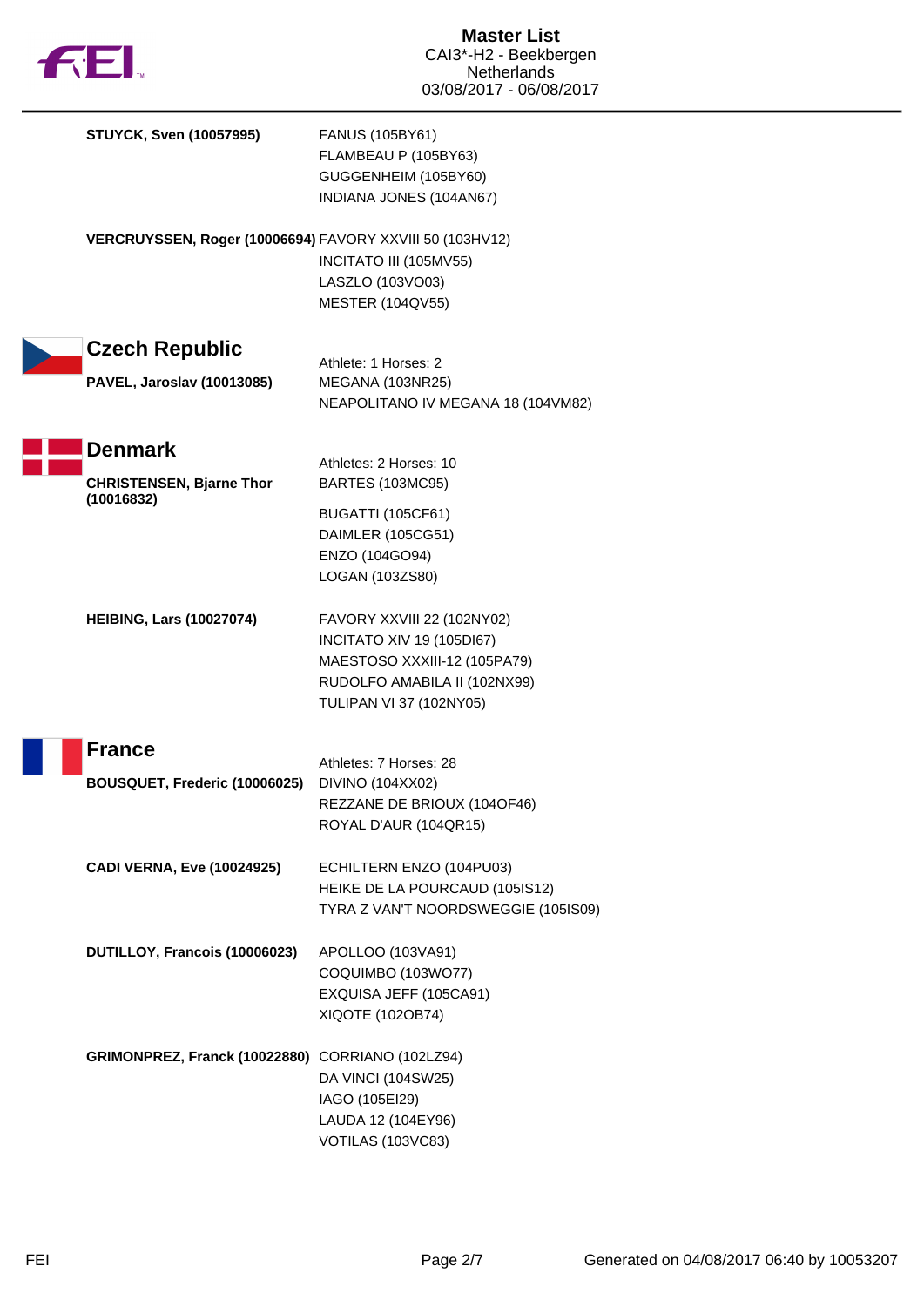

| GUILLEMARRE, Fabien (10011051) ACTHEL (103VA87)            |
|------------------------------------------------------------|
| BARICHELLO (104PK27)                                       |
| <b>DION (104PK28)</b>                                      |
| CZACZA (103NT80)                                           |
| CZAKO (103OK76)                                            |
| KARUZO (103WM72)                                           |
| LIMERYK (103HF59)                                          |
| CADANS (103QT88)                                           |
| <b>CANE K (104LE78)</b>                                    |
| CLEMENS 49 (103RG55)                                       |
| DOVIAAL (105QZ56)                                          |
| <b>FRANK (104SH59)</b>                                     |
| ZARON (104LE79)                                            |
|                                                            |
| Athletes: 8 Horses: 31                                     |
| SAM 973 (104AW82)                                          |
| <b>UMPIRE 8 (104AW59)</b>                                  |
| CIANITA (104EU77)                                          |
| EZABELLA (105PF94)                                         |
| WINFRIED 7 (103VX09)                                       |
| CETINKA B H (103ZU80)                                      |
| DON QUI CHOT (104LD35)                                     |
| DORENZO B (105JB86)                                        |
|                                                            |
| BOURDON (103IM71)                                          |
| CASANOVA HE (104KP69)                                      |
| CHARMONIE V (103IM72)                                      |
| VERNAND (GER44862)                                         |
| ZILVERSCHOON (103AF03)                                     |
| <b>SANDMANN, Anna (10048590)</b><br>BO LIBERATOR (103WR38) |
| DONVITO VD MULLIGENVREE (104AO42)                          |
| ESPEEDY (104QT65)                                          |
| <b>FILEMON (105IC64)</b>                                   |
| SCICCO (GBR13822)                                          |
| VARIANT (GBR42402)                                         |
| WANITA 5 (103LS79)                                         |
| EDO 9 (104RF67)                                            |
| VARIJN (102ZI63)                                           |
| VATIJN (102ZI59)                                           |
| VICTOR 113 (102ZI61)                                       |
|                                                            |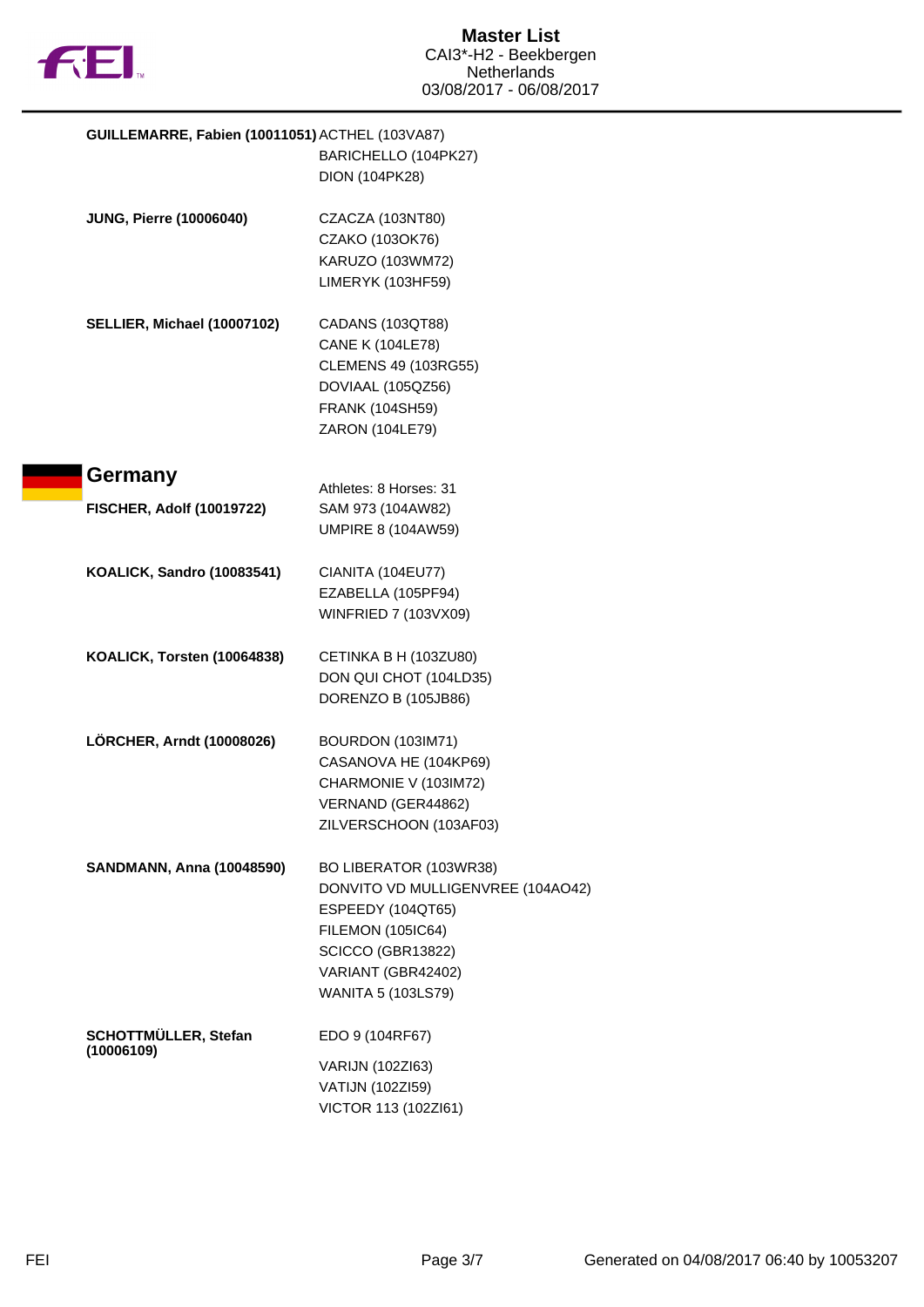| <b>FEI</b>                                          | <b>Master List</b><br>CAI3*-H2 - Beekbergen<br><b>Netherlands</b><br>03/08/2017 - 06/08/2017                           |
|-----------------------------------------------------|------------------------------------------------------------------------------------------------------------------------|
| <b>SCHWITTE, Lars (10114385)</b>                    | COENRAAD (104PS17)<br>DAMICO 5 (104PS18)<br><b>DUSTY (105BP79)</b>                                                     |
| ZWIERS, Jörg (10115259)                             | ELMO ALMIRE (105MI82)<br><b>EUSEBIO (105MI96)</b><br>FEMKE H H (105PS95)<br>GAZAL (105MI87)                            |
| Great Britain                                       |                                                                                                                        |
| ATTENBOROUGH, Joanna                                | Athletes: 3 Horses: 10<br>CHARLY 1251 (102PI20)                                                                        |
| (10042564)                                          | COSIMO (GBR42223)<br>DOMINGO VD STUYVER (102TP98)<br><b>FINE-LINE (105QF22)</b>                                        |
| <b>HEATH, Graham (10118955)</b>                     | <b>EVEREST (105OT79)</b><br>MOKKA (102QY10)<br>THOMO (104OT64)                                                         |
| PRIEST, Elizabeth (10078740)                        | ACOORD (103HD23)<br>EENZAAM ANN DE TOP (105DN36)<br><b>FIKTOR (105DN34)</b>                                            |
| <b>Hungary</b><br><b>HÖLLE, Martin (10075190)</b>   | Athlete: 1 Horses: 5<br>CHERON (104IN73)<br>DIOR (104HT83)<br>EPPIE (104KH20)<br>GABBER (105RF21)<br>SZULTAN (105BP01) |
| <b>Ireland</b><br><b>ROHRSSEN, Folke (10059933)</b> | Athlete: 1 Horses: 4<br>EROS (105BP81)<br><b>GUSTAAF (105OF81)</b><br>KILCORAN POPEYE (104VW59)<br>TURBO (102WX83)     |
| <b>Italy</b><br><b>CORDERA, Rocco (10010182)</b>    | Athlete: 1 Horses: 4<br>ALONSO (103YP64)<br>GIGOLO M (105RE86)                                                         |
|                                                     | ZABERNO (103FW48)<br>ZANKO (103FW45)                                                                                   |
| <b>Netherlands</b>                                  |                                                                                                                        |
| <b>COUWENBERG, Erik (10077515)</b>                  | Athletes: 12 Horses: 34<br>AMIGO (103DB15)<br>TIBOR (103GE37)                                                          |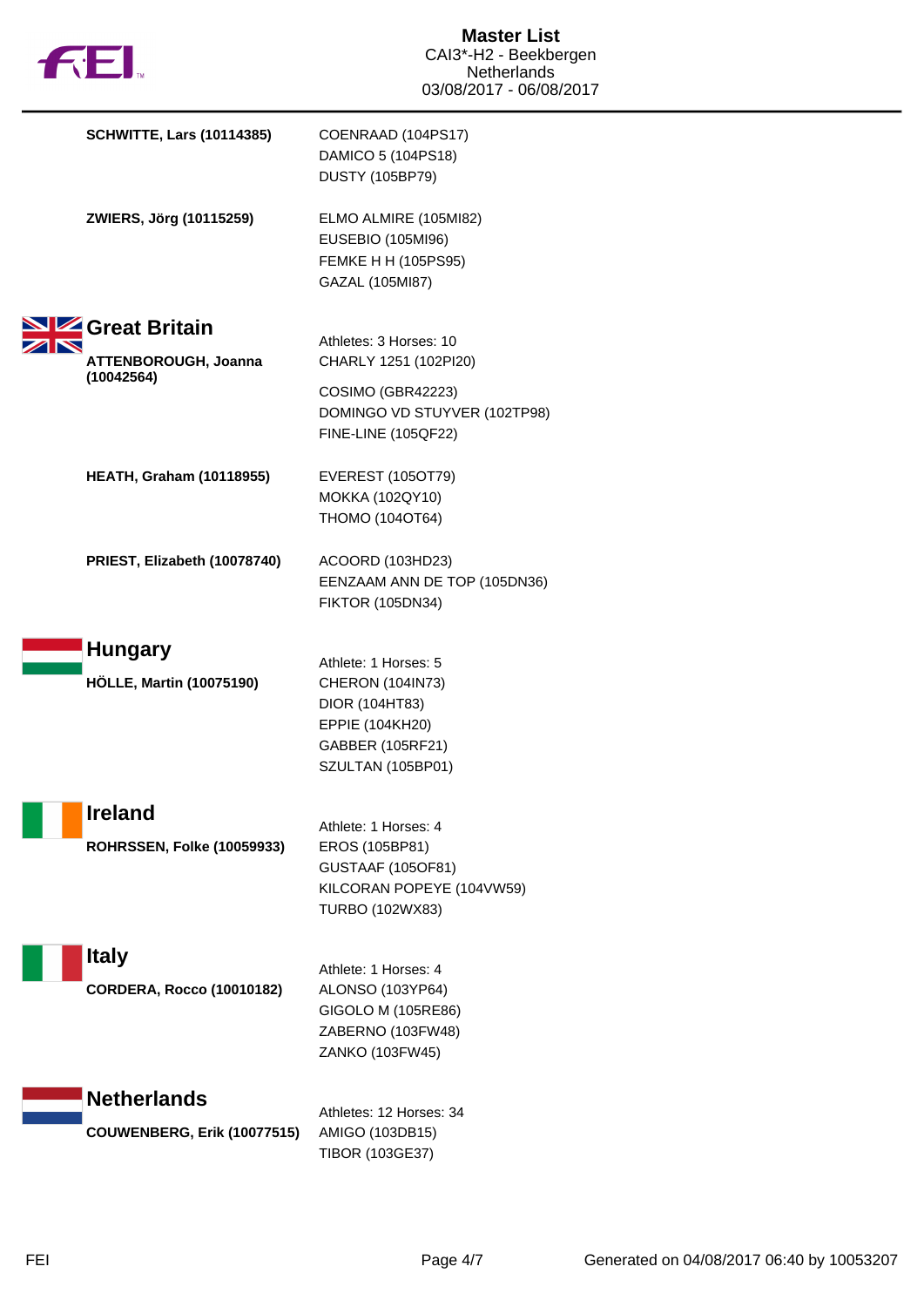

| DIJKHOF, Geert (10029900)                            | BAHREIN (105NC11)<br>CARINO (105NC14)<br><b>GOIRGIO (105TA70)</b>             |
|------------------------------------------------------|-------------------------------------------------------------------------------|
| <b>ENGBERS, Tom (10013140)</b>                       | DIAMOND 94 (102ZT89)<br>DON JUAN (105RG07)<br>DYNAMO (104UO60)                |
| <b>GARRITS, Henk (10006161)</b>                      | ALFONS (103HO08)<br>CENDRIK (105OJ77)                                         |
| LETTEBOER, Raymond (10013139) CHARLIE (103XX12)      | <b>ENIQUE (104RB14)</b><br><b>GUUS GS (105NC13)</b>                           |
| <b>TER HARMSEL, Antonie</b><br>(10106727)            | BACARDI (104HS23)<br>FOPPE (105DO97)<br>ZARDONIS (103OY44)                    |
| VAN DER BURGT, Leo (10143872) CARRERO STAR (105HQ49) | FIELLA (105HQ50)<br>ZAZOU (105HQ51)                                           |
| VAN EIJK, Stan (10110362)                            | <b>JONES (104KD42)</b><br><b>TRISTAN (102NM54)</b><br>ZORAC (103MI72)         |
| VAN HEESCH, Saskia (10016731)                        | COLLONELLA I (NED40404)<br>SIGLAVY LINADA (103WR43)<br>SIR DARTANO (105ND53)  |
| VERHEIJEN, Tristan (10116100)                        | ANDREW STAR (104PV73)<br>BASILIA (105MW56)<br><b>BLITS (104PV69)</b>          |
| VERSTAPPEN, Harrie (10011058)                        | JOSEPHINE (102ZA61)<br>ROELANDA PETRONELLA (NED06637)<br>TSAMBIKOS (NED40837) |
| <b>VOETS, Ben (10006153)</b>                         | TOTALLY SHREK (102WR36)<br>ZEP (103GH64)<br>ZORRO (104VW28)                   |
| <b>Poland</b><br><b>BAJER, Dariusz (10110185)</b>    | Athletes: 5 Horses: 15<br>EDWARD (104VY52)                                    |
|                                                      | ELAN (105EB37)<br>SIGLAVY CAPRIOLA MUKI (105TF54)                             |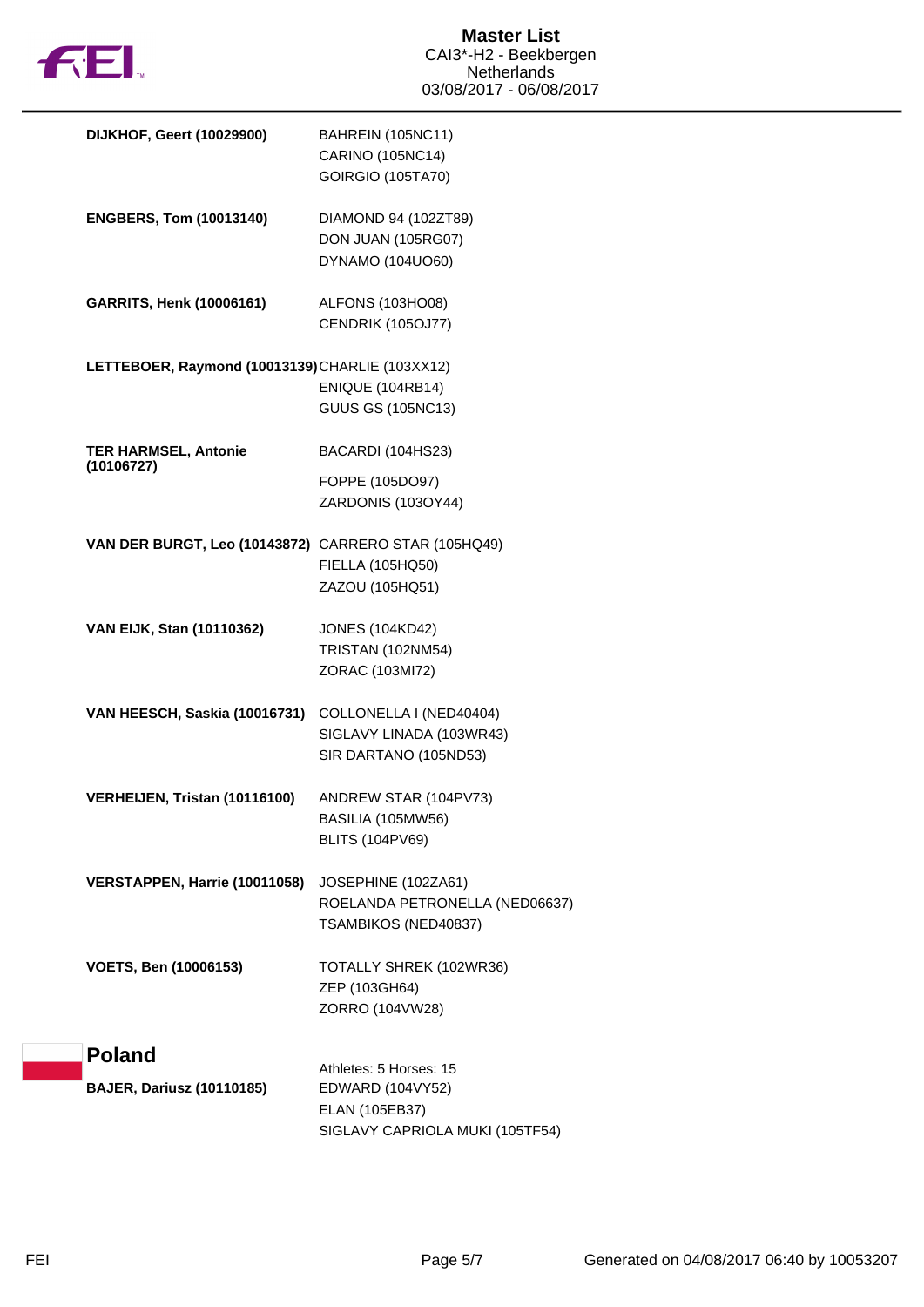

| <b>BARYLKO, Marek (10091080)</b>                                             | ALIBABA 137 (105IS71)<br>BASCO M (103IX16)<br>COR THEODOOR (105EF78)        |
|------------------------------------------------------------------------------|-----------------------------------------------------------------------------|
| BOGACZ, Sebastian (10016840)                                                 | ELANO B (105FB86)<br>EVERT FAN E HARTSTUN (105FB87)<br>PARYS (104UR14)      |
| JANKOWSKA, Magdalena<br>(10110173)                                           | LACRIMA (104LO97)<br><b>LUCKY (104TW70)</b>                                 |
|                                                                              | LUMPEK (104NS41)                                                            |
| WOJTACHA, Rafal (10084694)                                                   | <b>BENTON L. (105SY83)</b><br>DONALD 547 (105BN19)<br>ELGER (105FB83)       |
| <b>South Africa</b><br>VAN NIEKERK, Wayne (10098171) CLINTON STAR (HUN40264) | Athlete: 1 Horses: 3<br>D'AGUISTINIE (105OV39)<br>MR LINDSEY G (103OH57)    |
| <b>Spain</b>                                                                 | Athletes: 3 Horses: 10                                                      |
| <b>BALLESTER MALLOLS, Francisco FARAON LAYGE (103MS01)</b><br>(10084022)     | GENERAL LAYGE (103ZQ03)<br>IBERICO LAYGE (104SQ30)                          |
| <b>SABATER ESPOLET, Sebastian</b><br>(10006016)                              | CAPITEL I (103MN94)<br>FERDIE EMELWERTB (105DJ62)<br>LORD STANLEY (103ME76) |
| <b>SAURI DUATO, Joaquin</b><br>(10041892)                                    | <b>BOUKE (105BG72)</b>                                                      |
|                                                                              | DAGOBERT (104PY25)<br>LORDIT (104PY26)<br><b>PUKSIS (104PY27)</b>           |
| <b>Switzerland</b>                                                           | Athletes: 2 Horses: 5                                                       |
| <b>MARX, Lancelot (10065977)</b>                                             | FABIAN (105DT38)<br>FLEX V (105FS60)<br>GETSEMINEE V.D. DUINEN (105IS72)    |
| <b>SCHENK, Beat (10006198)</b>                                               | ELWIN (105OZ56)<br><b>LEKTOR (103GS37)</b>                                  |
| <b>United States of</b>                                                      | Athletes: 3 Horses: 11                                                      |
| <b>America</b>                                                               |                                                                             |